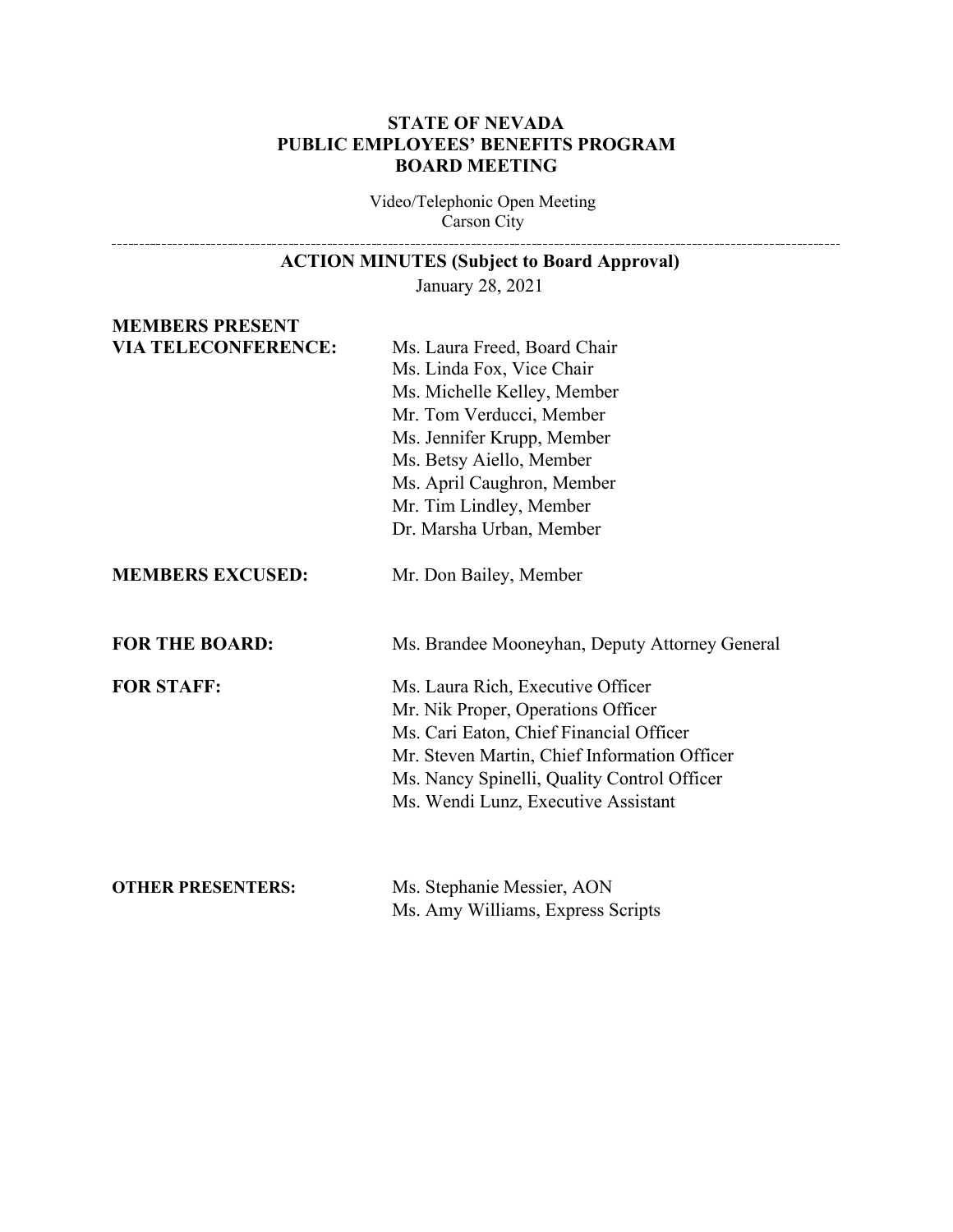- 1. Open Meeting; Roll Call
	- Board Chair Freed opened the meeting at 9:00 a.m.
- 2. Public Comment
	- Kent Ervin Nevada Faculty Alliance
	- Marlene Lockard RPEN
	- Diane Swords Active State Employee
	- Cameron Hopkins Active State Employee
	- Jacob Bakke NSHE Faculty
	- Kevin Ranft AFSCME
	- Matt Leathen NSHE Faculty
	- Serrochia Sherfield Active State Employee
	- Unidentified Speaker Active State Employee
	- Doug Unger UNLV Employee Benefits Advisory Committee
	- Priscilla Maloney AFSCME
- 3. PEBP Board disclosures for applicable Board meeting agenda items. (Brandee Mooneyhan, Deputy Attorney General) (Information/Discussion)
- 4. Consent Agenda (Laura Freed, Board Chair) (**All Items for Possible Action**)

Consent items will be considered together and acted on in one motion unless an item is removed to be considered separately by the Board.

- 4.1 Approval of Action Minutes from the November 23, 2020 PEBP Board Meeting
- 4.2 Receipt of quarterly staff reports for the period ending September 30, 2020:
	- 4.2.1 Budget Report
	- 4.2.2 Utilization Report
- 4.3 Receipt of quarterly vendor reports for the period ending September 30, 2020:
	- 4.3.1 HealthSCOPE Benefits Obesity Care Management
	- 4.3.2 HealthSCOPE Benefits Diabetes Care Management
	- 4.3.3 American Health Holdings Utilization and Large Case Management
	- 4.3.4 The Standard Insurance Basic Life and Long-Term Disability Insurance
	- 4.3.5 Willis Towers Watson's Individual Marketplace Enrollment and Performance Report
	- 4.3.6 Hometown Health Providers and Sierra Healthcare Options PPO Network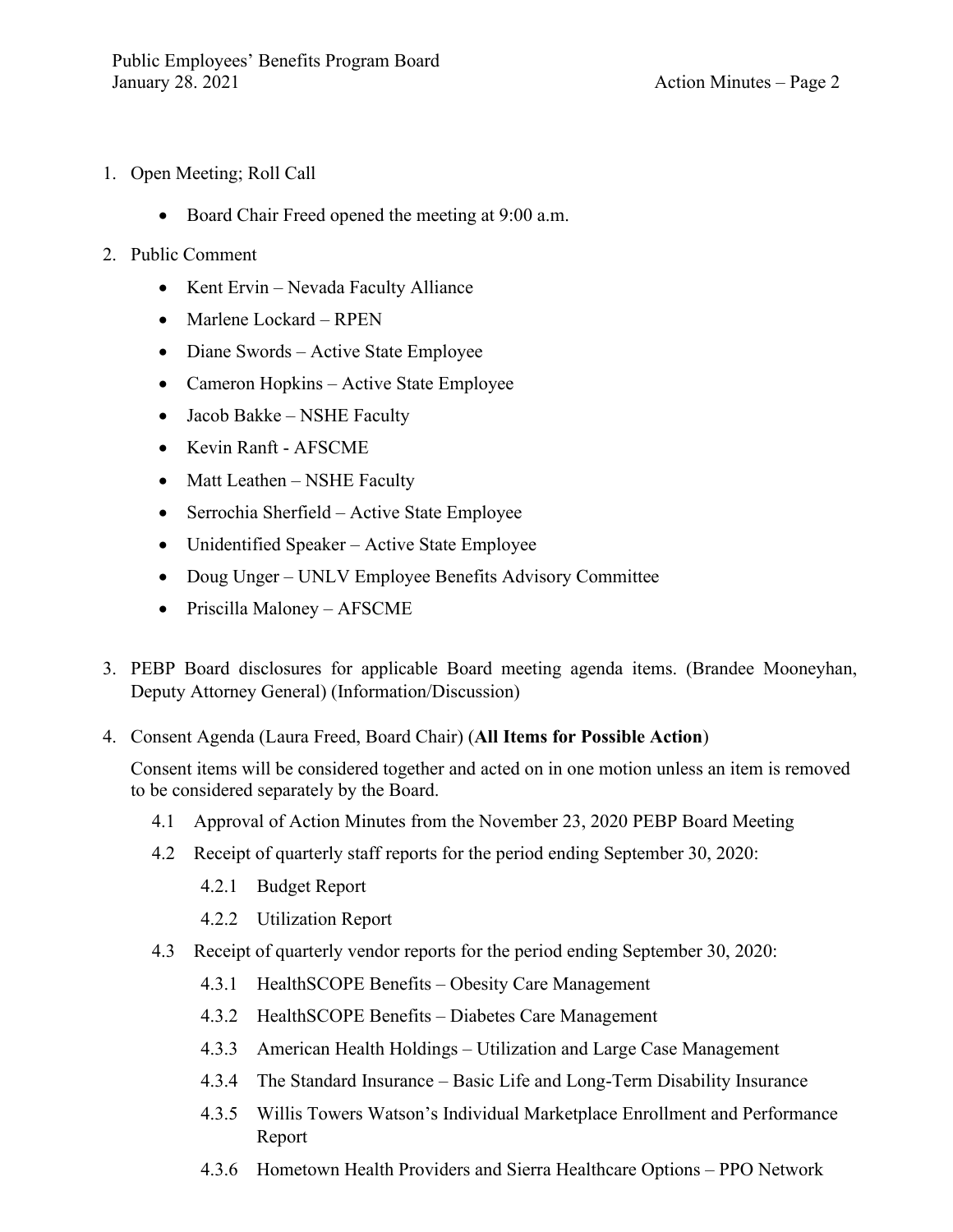- 4.3.7 HealthPlan of Nevada, Inc. Southern Nevada HMO
- 4.3.8 Doctor on Demand Engagement Report through September 2020
- 4.4 Revised Financial Statement for the Self Insurance Trust Fund
- 4.5 Acceptance of the annual PEBP Appeals and Complaints Summary for submission to the Nevada Division of Insurance.

# **BOARD ACTION ON ITEM 4**

- **MOTION:** Motion to approve or accept all the reports on the consent agenda, except 4.1, 4**.**3.6 and 4.5
- **BY:** Vice Chair Linda Fox

**SECOND:** Member Tim Lindley

**VOTE:** Unanimous; the motion carried

# **BOARD ACTION ON ITEM 4.1, 4.3.6 and 4.5**

- **MOTION:** Motion to approve action minutes (future minutes will list any other parties presenting), 4.3.6 and 4.5 **BY:** Vice Chair Linda Fox
- 
- **SECOND:** Member Michelle Kelley

**VOTE:** Unanimous: the motion carried

5. Presentation and possible action on Governor's Recommended Budget and approval of PY22 Plan Benefit Design (Laura Rich, Executive Officer) (**For Possible Action**)

# **BOARD ACTION ON ITEM 5**

- **MOTION:** Motion to approve the staff recommendation so that PEBP staff can go forward planning for a rate structure predicated on the recommended budget by the Governor.
- **BY:** Board Chair Freed
- **SECOND:** Member Tim Lindley
- **VOTE:** Yes 6, No 3; the motion carried

**Members voting yes:** Chair Freed, Vice Chair Linda Fox, Betsy Aiello, April Caughron, Jennifer Krupp, Tim Lindley

**Members voting no:** Michelle Kelley, Marsha Urban, Tom Verducci

# **SUPPLEMENTAL BOARD ACTION ON ITEM 5**

- **MOTION:** Motion that staff price out the long-term disability plan that the Board approved in the November meeting, so the reduction, and bring that back to the March meeting, showing us how much to continue the LTD at the reduced amount would cost for the premiums.
- **BY:** Member Michelle Kelley
- **SECOND:** Member Marsha Urban
- **VOTE:** Yes 8, No 1; the motion carried

**Members voting yes:** Vice Chair Linda Fox, Betsy Aiello, April Caughron, Jennifer Krupp, Tim Lindley, Michelle Kelley, Marsha Urban, Tom Verducci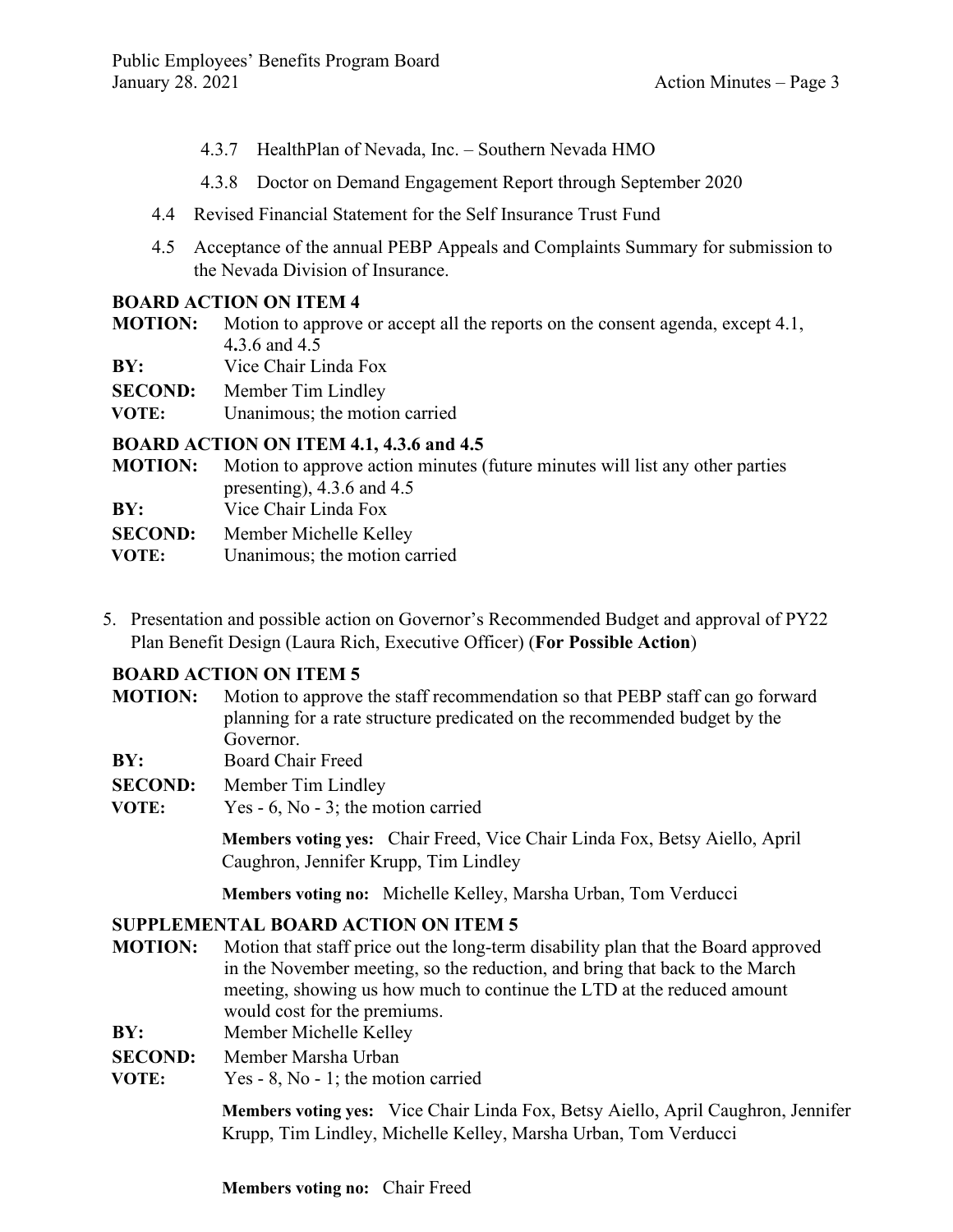- 6. Presentation and possible action on the status and approval of new PEBP contracts, contract amendments and solicitations (Cari Eaton, Chief Financial Officer) (**For Possible Action**)
	- 6.1 Contract Overview
	- 6.2 New Contracts
		- 6.2.1 Aetna Signature Administrators Statewide PPO/EPO Network (pursuant to Request for Proposal No. 95PEBP-S1289)
		- 6.2.2 Health Plan of Nevada Statewide HMO Plan (pursuant to Request for Proposal No. 95PEBP-S1291)
		- 6.2.3 Diversified Dental Dental Network (pursuant to Request for Proposal No. 95PEBP-S1299

# *11:50 a.m. – 1:03 p.m. MEETING CLOSED PURSUANT TO NRS 287.04.45(4) FOR BOARD TO REVIEW THE RESULTS OF EVALUATIN OF PROPOSALS FOR CONTRACTS*

#### **BOARD ACTION ON ITEM 6.2**

**MOTION:** Motion to approve all three contracts to move forward in the process and accept the evaluation committee's recommendations in all three cases.

- **BY:** Member Michelle Kelley
- **SECOND:** Member Tim Lindley
- **VOTE:** Unanimous; the motion carried

#### 6.3 Contract Amendments

- 6.3.1 Hometown Health Statewide PPO increases contract maximum to allow sufficient authority through remainder of contract
- 6.3.2 The Standard Life insurance and Long Term Disability decreases contract to reflect changes in plan benefit design
- 6.3.3 Aon Consulting Consulting Services increases contract authority for consulting services

# **BOARD ACTION ON ITEM 6.3**

- **MOTION:** Motion to complete the contract amendments for 6.3.1 and 6.3.3 and not take any action at this time on 6.3.2
- **BY:** Member Tom Verducci
- **SECOND:** Member Michelle Kelley
- **VOTE:** Unanimous; the motion carried
	- 6.4 Contract Solicitations
		- 6.4.1 Website hosting
		- 6.4.2 Third Party Administrator and associated services
		- 6.4.3 Pharmacy Benefit Manager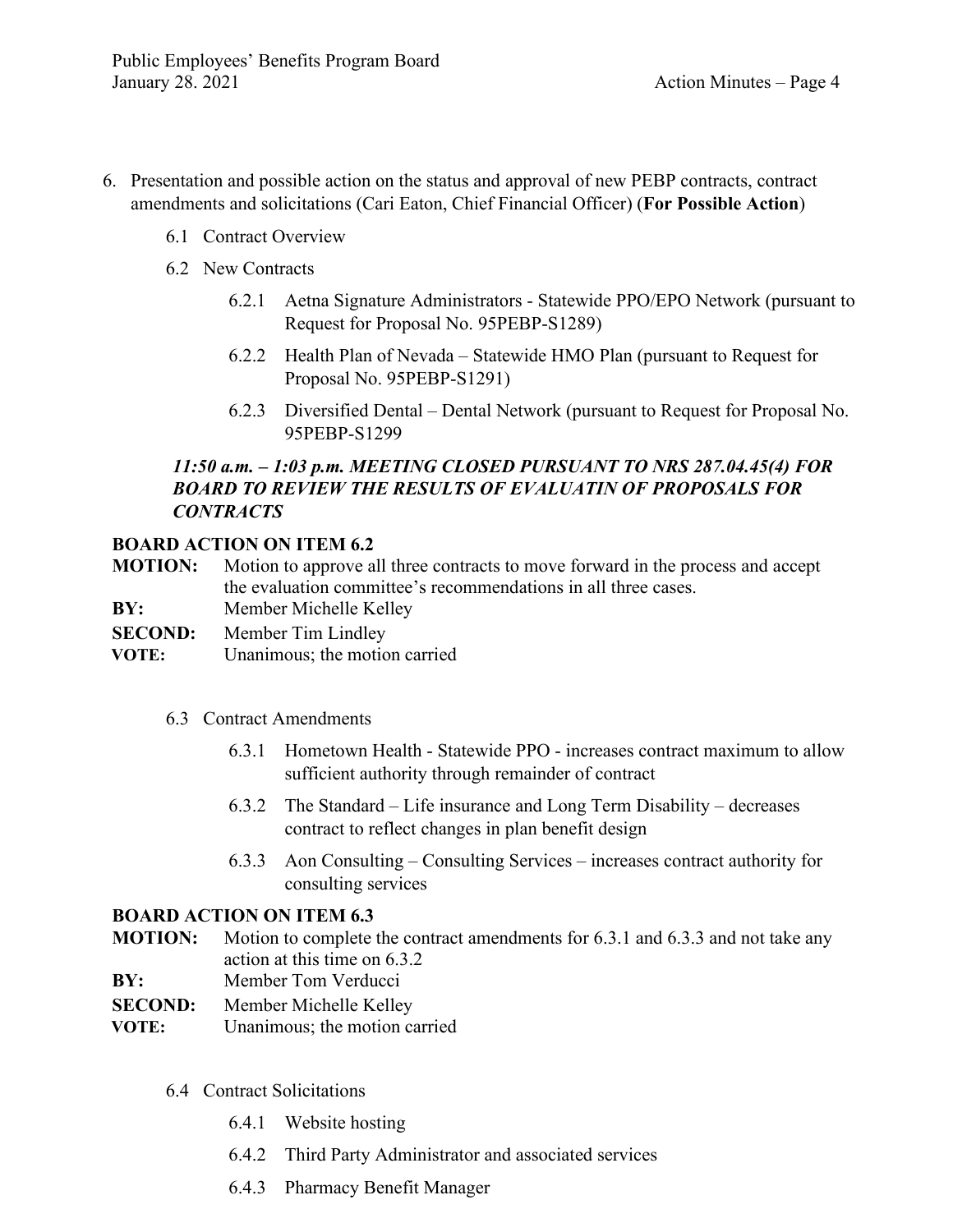# **BOARD ACTION ON ITEM 6.4.1**

- **MOTION:** Motion to authorize PEBP staff to complete an informal solicitation for web hosting under 6.4.1
- **BY:** Member Marsha Urban
- **SECOND:** Vice Chair Linda Fox
- **VOTE:** Unanimous; the motion carried

#### **BOARD ACTION ON ITEM 6.4.3**

**MOTION:** Motion to authorize PEBP to move forward with a request for proposal for a new pharmacy benefit manager.

- **BY:** Member April Caughron
- **SECOND:** Member Michelle Kelley
- **VOTE:** Unanimous; the motion carried

#### **BOARD ACTION ON ITEM 6.4.2**

- **MOTION:** Motion to accept staff recommendation except on subrogation. The preference is to include it in the TPA solicitation rather than having yet another separate solicitation.
- **BY:** Board Chair Freed
- **SECOND:** Vice Chair Linda Fox
- **VOTE:** Unanimous; the motion carried
	- 6.5 Status of Current Solicitations
- 7 Discussion and possible action on rate setting and rate development (Stephanie Messier, Aon) (**For Possible Action**)

# **NO ACTION TAKEN ON ITEM 7**

8 Discussion and possible action on Legislative Counsel Bureau Information Technology Audit Report and Corrective Action Plan (Laura Rich, Executive Officer) (**For Possible Action**)

#### **BOARD ACTION ON ITEM 8**

- **MOTION:** Motion to approve the Corrective Action Plan.
- **BY:** Member Tim Lindley
- **SECOND:** Board Chair Freed
- **VOTE:** Unanimous; the motion carried